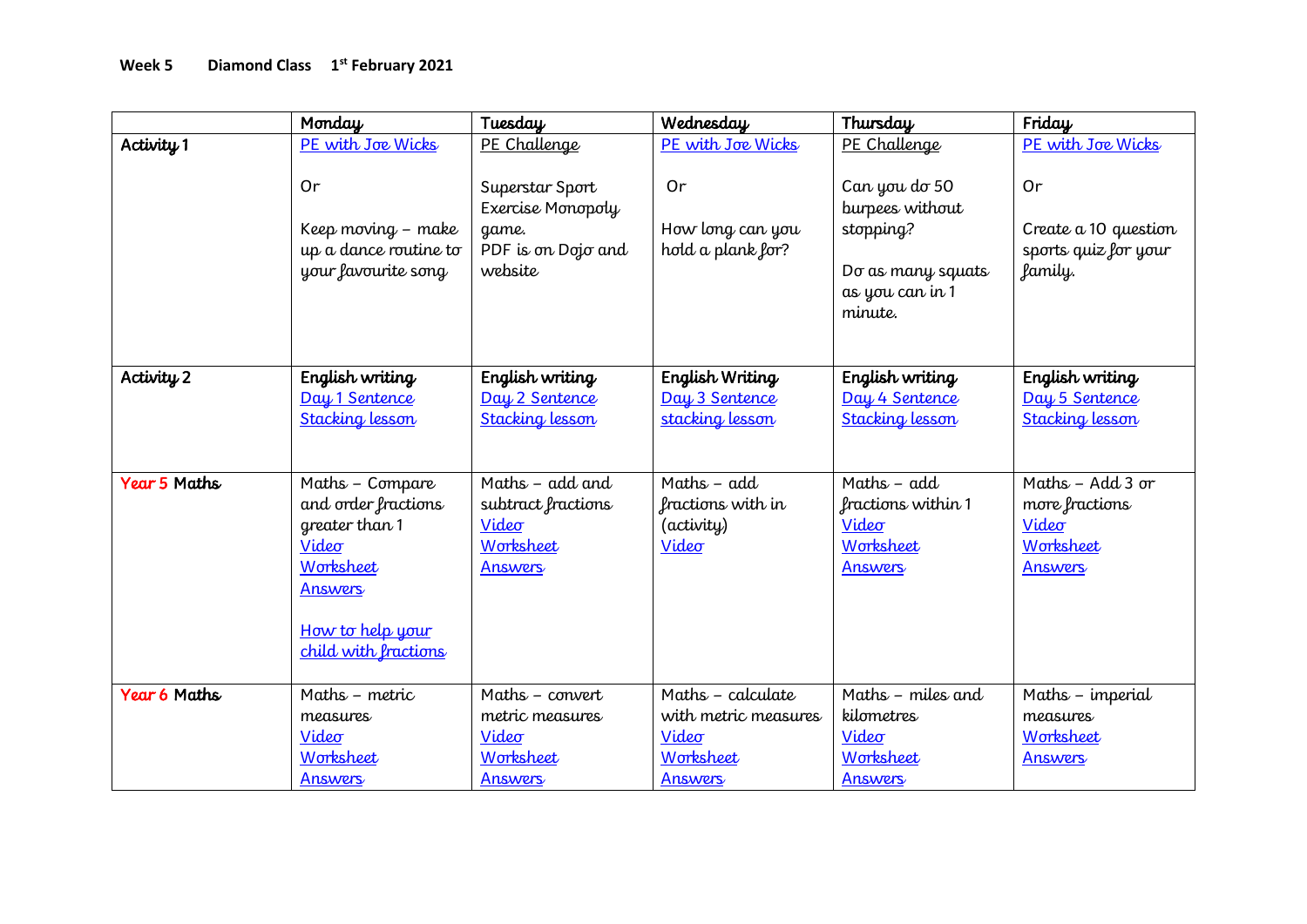| Activity 4<br>$1.00 - 1.45$ pm<br>Activity <sub>5</sub> | Year 5 Teams<br>meeting with Mrs<br>$C$ <sub>o</sub> $\sigma$ <sub><math>k</math></sub><br>Vocab Ninja mini                                                      | Year 6 Teams<br>meeting with Mrs<br>$C$ or $R$<br>Vocab Ninja mini                                                                                                                               | Year 5 Teams<br>meeting with Mrs<br>$C$ $\sigma$ $\sigma$ $\mathbf{k}$<br>Whole School<br>Assembly<br>2.10 pm on Teams<br>Vocab Ninja mini                                                                                        | Vocab Ninja mini                                                                                                                                                                                                                                                                                                                                                                                               | Year 6 Teams<br>meeting with Mrs<br>Cook<br>Vocab Ninja mini                                                                                                                  |
|---------------------------------------------------------|------------------------------------------------------------------------------------------------------------------------------------------------------------------|--------------------------------------------------------------------------------------------------------------------------------------------------------------------------------------------------|-----------------------------------------------------------------------------------------------------------------------------------------------------------------------------------------------------------------------------------|----------------------------------------------------------------------------------------------------------------------------------------------------------------------------------------------------------------------------------------------------------------------------------------------------------------------------------------------------------------------------------------------------------------|-------------------------------------------------------------------------------------------------------------------------------------------------------------------------------|
|                                                         | <b>games</b>                                                                                                                                                     | games                                                                                                                                                                                            | games                                                                                                                                                                                                                             | <b>games</b>                                                                                                                                                                                                                                                                                                                                                                                                   | <b>games</b>                                                                                                                                                                  |
| Activity 6                                              | <b>Times Tables Rock</b><br><b>Stars</b><br>15 mins                                                                                                              | <b>Times Tables Rock</b><br><b>Stars</b><br>15 mins                                                                                                                                              | <b>Times Tables Rock</b><br><b>Stars</b><br>15 mins                                                                                                                                                                               | <b>Times Tables Rock</b><br><b>Stars</b><br>15 mins                                                                                                                                                                                                                                                                                                                                                            | <b>Times Tables Rock</b><br><b>Stars</b><br>15 mins                                                                                                                           |
| Activity 7                                              | Build a reading den<br>Find somewhere<br>cosy, snuggle up and<br>read your favourite<br>book.<br>Post a photo of<br>yourself in your den<br>into your portfolio. | <b>Music</b><br>Kitchen music<br>You can do this<br>activity on your own<br>or with your family.<br>You will need a cup<br>each - plastic works<br>best and please don't<br>use your best china! | Science<br>What is the universe<br>and what is it made<br>from?<br>Investigate what the<br>universe is. Discover<br>about galaxies, the<br>milky way and<br>investigate the Big<br>Bang theory. How<br>did the universe<br>begin? | Me Online<br>Design a help, stop,<br>prevent poster as to<br>how to keep yourself<br>safe when online.<br>This is an important<br>lesson and reminder<br>about keeping<br>yourself safe online<br>especially when we<br>are all on daily at<br>present. Also consider<br>within this the online<br>games you play<br>(PEGI rating), which<br>apps you may have<br>on your phone (this<br>is also being online) | Little Acts of<br><b>Kindness</b><br>Think about a small<br>good deed you can<br>do today. Look at the<br>link above for some<br>ideas or you may<br>have one of your<br>own. |